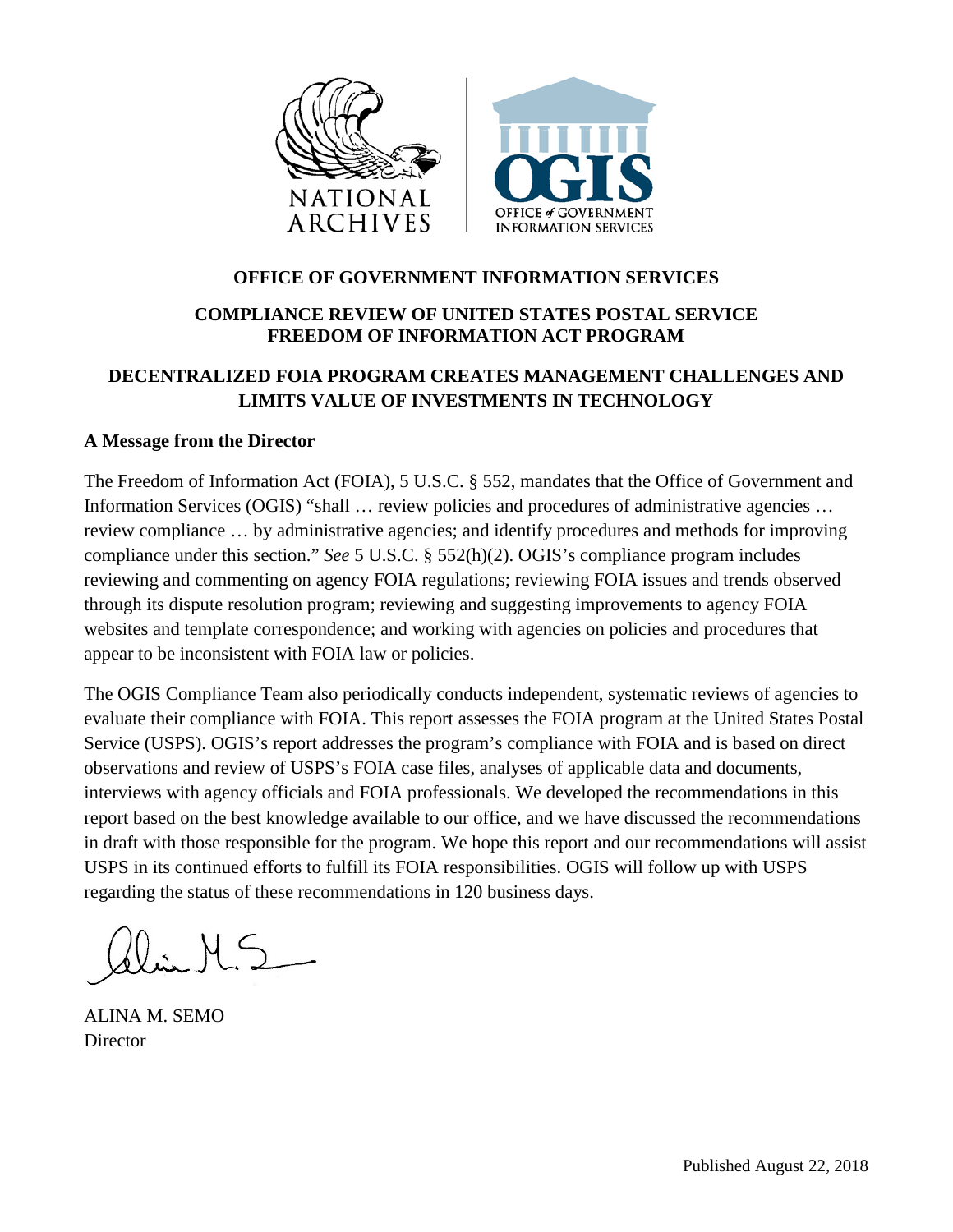### **Executive Summary**

## *What OGIS Found*

The U.S. Postal Service (USPS) Freedom of Information Act (FOIA) program is highly decentralized, although USPS has taken steps to centralize some functions in recent years. Every year USPS receives requests for records that could be located at approximately 30,000 field offices, mostly post offices and mail processing centers throughout the country, including in U.S. territories. Before 2014, requests made pursuant to FOIA, 5 U.S.C. § 552, went directly to those 30,000 field offices. The agency's FOIA regulations now require all requests to be sent to FOIA Requester Service Centers in Washington, D.C., or St. Louis. The St. Louis center handles requests for field office records while the Washington office processes requests for headquarters records. (The U.S. Postal Inspection Service and the USPS Office of the Inspector General manage their own FOIA programs and are outside of the scope of this review.)

The USPS received, on average, 1,633 FOIA requests each fiscal year between FY 2009 and FY 2017. During that same period, USPS responded to an average of 1,640 requests per fiscal year. Between FY 2009 and FY 2017, USPS accounted for an average of 0.07 percent of the FOIA backlog governmentwide. Between FY 2014—when the USPS backlog hit a high of 144 requests—to FY 2017, USPS reduced its backlog by 82 percent.

Between FY 2009 to FY 2017, USPS responded to simple requests in an average of 17 days and complex requests in an average of 51 days. The average response time USPS reported for complex requests ranged from a low of 14 days in FY 2009 to a high of 95 days in FY 2017.

The average age of USPS's 10 oldest requests was at a low of 248 days at the end of FY 2010, rose to a high of 1,013 days by FY 2016, and shrank to 808 days in FY 2017. Since FY 2013, the average age of USPS's 10 oldest FOIA requests has exceeded the government-wide average; in FY 2017, the average age of the agency's 10 oldest requests surpassed the government-wide average by 363 days.

OGIS's primary findings are:

- the location and number of USPS field offices create management challenges for the FOIA program;
- the decentralized nature of the USPS FOIA program limits the value of investments in technology; and
- USPS communication with FOIA requesters could be more clear and consistent.

### *What OGIS Recommends*

OGIS recommends that the USPS FOIA program meet its goal of creating a repository of FOIA process guidelines and template letters that employees in the field can use to respond to FOIA requests. We recommend that the guidelines and letters be written in plain language so that they are easily understood by both FOIA processors and requesters. Such a repository will address many of the management challenges noted in this report, and improve the quality of communication with requesters. We also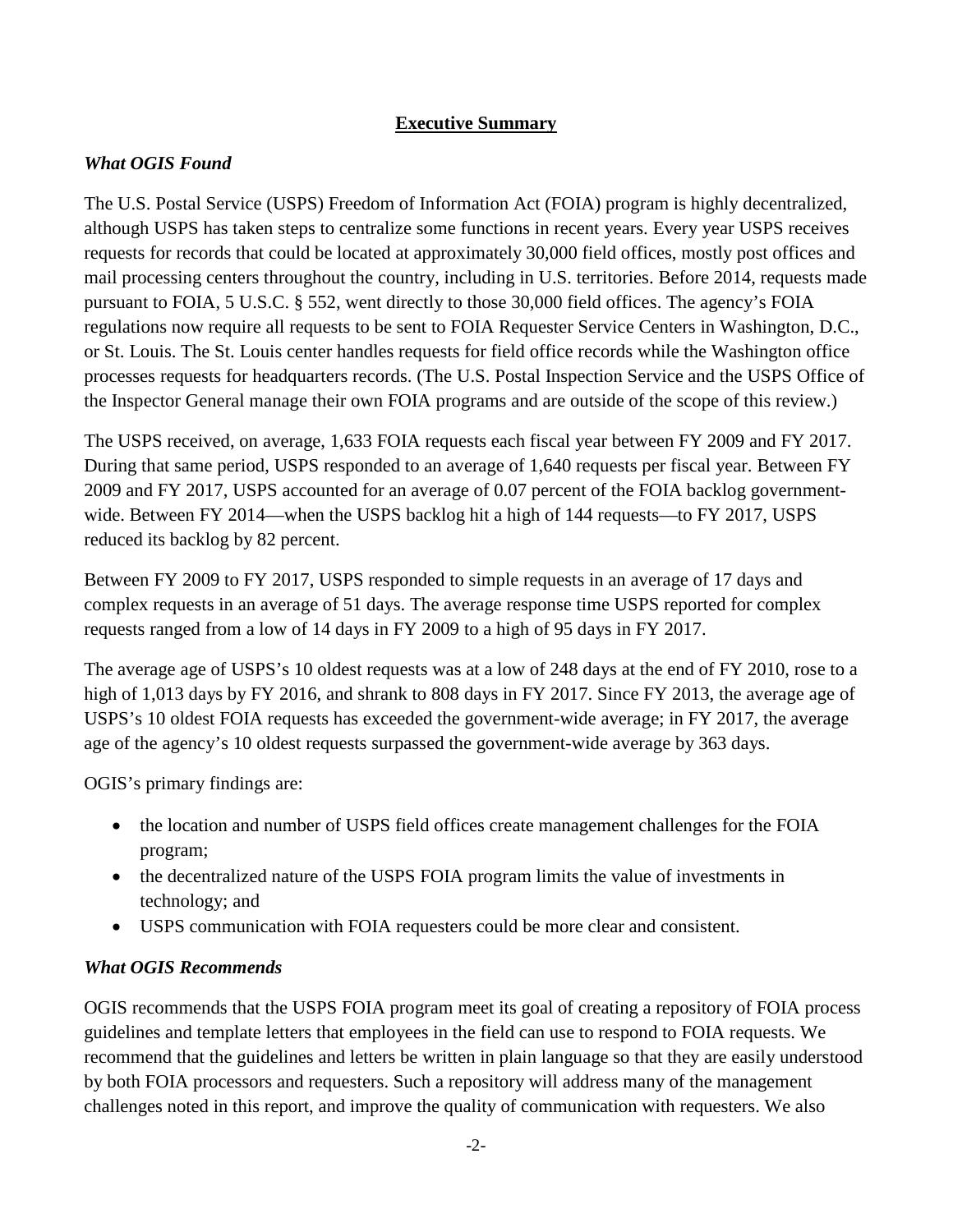recommend that USPS continue to look for ways to use technology to lower the administrative burden of the FOIA process.

Additionally, we encourage USPS to consider adopting certain best practices that could improve the program's efficiency and customer service. These practices are:

- publicizing the types of information that the agency will not release;
- using a requester's preferred method of communication for final responses; and
- providing callers with the option to contact the USPS general assistance hotline rather than connecting with FOIA staff.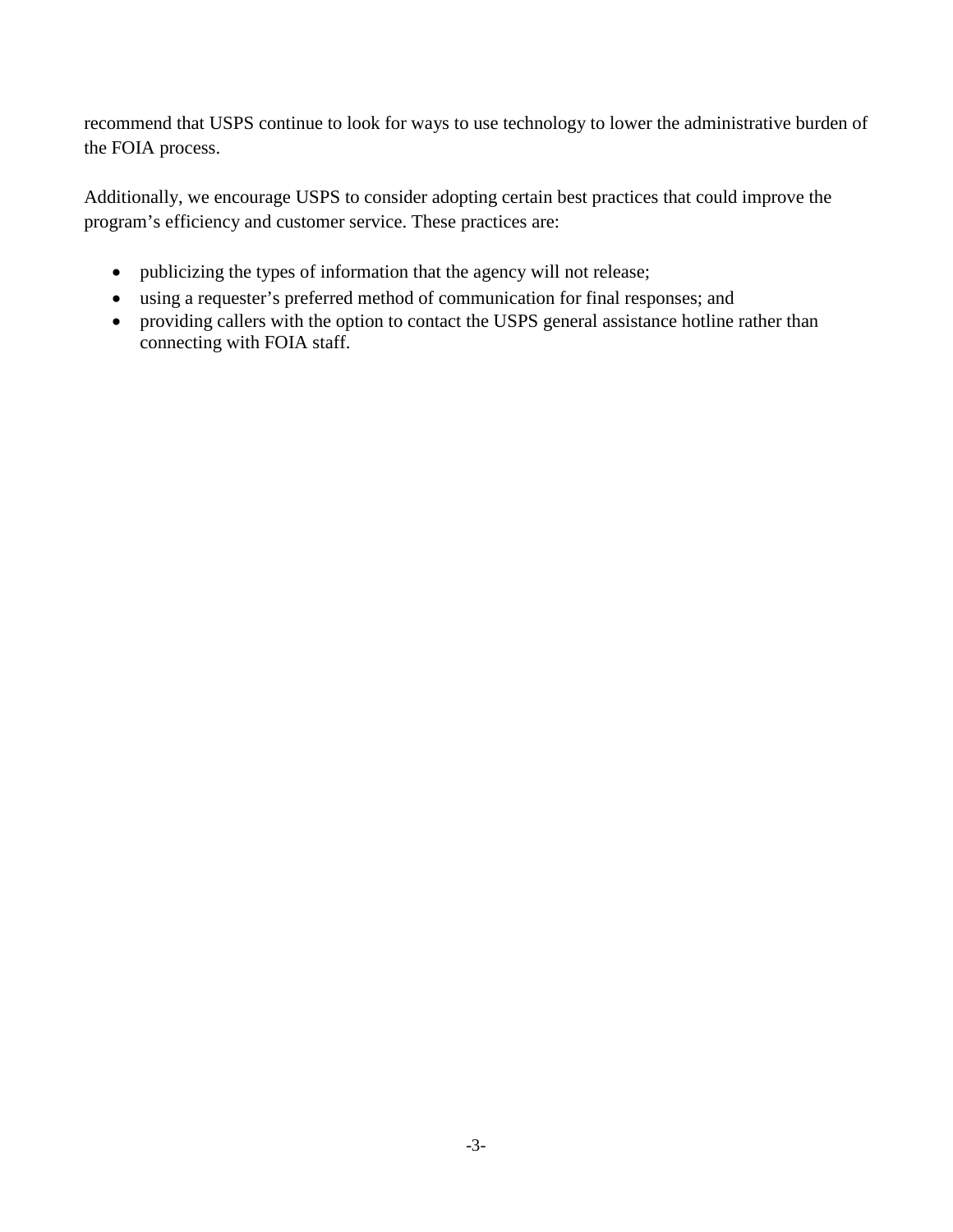### **Introduction**

The Freedom of Information Act (FOIA) directs the Office of Government Information Services (OGIS) to review agency FOIA policies, procedures and compliance, and identify procedures and methods for improving compliance. *See* 5 U.S.C. § 552 (h)(2). OGIS compliance assessments are independent and systematic evaluations of an agency's compliance with FOIA. The assessments 1) provide factual and analytical information; 2) review compliance with the law, regulations, and policy; and 3) share best practices. The assessments also include recommendations for improvement.

We conduct compliance assessments of individual agency FOIA programs by reviewing a range of material including regulations, internal guidance for processing requests, Annual FOIA Reports, and Federal court litigation. We also visit agency FOIA programs and review initial FOIA request case files. Our mandate is to determine compliance with FOIA.<sup>[1](#page-3-0)</sup>

OGIS's agency assessment program process involves five steps: 1) use last fiscal year's FOIA data as a starting point; 2) inventory FOIA program activity; 3) flag areas of potential noncompliance or risk; 4) consider outside factors that may contribute to noncompliance; and 5) report findings and make recommendations.

# **What We Reviewed[2](#page-3-1)**

This report is the result of direct review of initial request case files; a review of the United States Postal Service (USPS) FOIA regulations, the agency's FOIA web page, and other written material such as USPS's standard operating procedures, policies, and organizational chart, and Annual FOIA Reports; interviews with FOIA officials; and a review of agency FOIA litigation from 2009 to the present.<sup>[3](#page-3-2)</sup>

USPS provided us with data about FOIA request files closed in Fiscal Year (FY) 2016, the most recent available at the time of our review. OGIS reviewed a random sample of 312 FOIA requests, which allowed us to generalize to the population of the 1,768 FOIA requests the program processed in FY 2016.[4](#page-3-3) During our assessment, USPS reported its annual FOIA data for FY 2017, which we include in this report.

<span id="page-3-0"></span> $\overline{\phantom{a}}$ <sup>1</sup> 5 U.S.C. §§ 552 (h)(2)(A) and 552 (h)(2)(B).

<span id="page-3-1"></span> $2$  OGIS conducted its field work in 2017. In the interim, another agency asked OGIS to prioritize its assessment report and USPS agreed to a delayed publication of this report.

<span id="page-3-2"></span><sup>&</sup>lt;sup>3</sup> The USPS Office of Inspector General and the Postal Inspection Service each have separate FOIA operations, which we did not include in this assessment.

<span id="page-3-3"></span><sup>4</sup> See *Scope and Methodology* on page 19 of this report for details.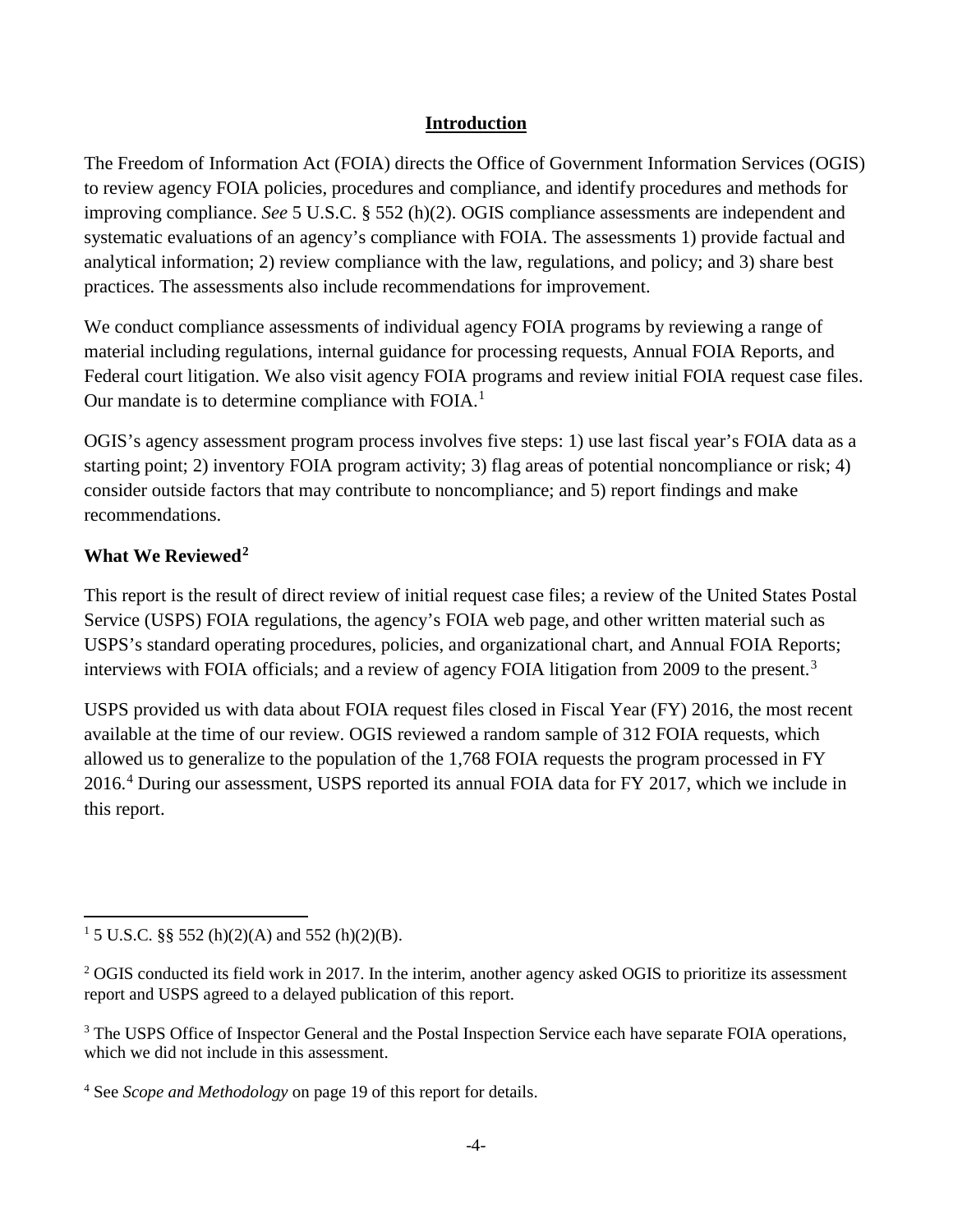### **Background**

USPS is a self-supporting independent Federal agency that employs more than 500,000 individuals and delivers mail to more than 157 million U.S. addresses. There are approximately 30,000 field offices, mostly post offices and mail processing centers, throughout the country, including in the U.S. territories. USPS FOIA operations are in the Privacy and Records Management (PRM) Office. The Chief Privacy and Records Management Officer is one of three managers who report to the Associate General Counsel. The Associate General Counsel is the Chief FOIA Officer; he also serves as Chief Ethics/Compliance Officer. The Associate General Counsel reports to the USPS General Counsel, who in turn is one of eight members of the USPS Executive Leadership Team. The U.S. Postal Inspection Service and the USPS Office of the Inspector General manage their own FOIA programs and are outside of the scope of this review.

## *Requests and Backlog*

USPS received, on average, 1,633 FOIA requests each fiscal year between FY 2009 and FY 2017. During that same period, USPS responded to an average of 1,640 requests per fiscal year. The backlog of requests pending at the end of the fiscal year that are older than the statutory response time ranged from a low of 25 requests at the end of FY 2017 to a high of 144 requests at the end of FY 2014. The USPS FOIA backlog between FY 2009 and FY 2017 accounted for an average of 0.07 percent of the FOIA backlog government-wide. Between FY 2014—when the USPS backlog hit a high of 144 requests—and FY 2017, USPS reduced its backlog 82 percent.



### **Figure 1, Requests FY 2009 – FY 2017**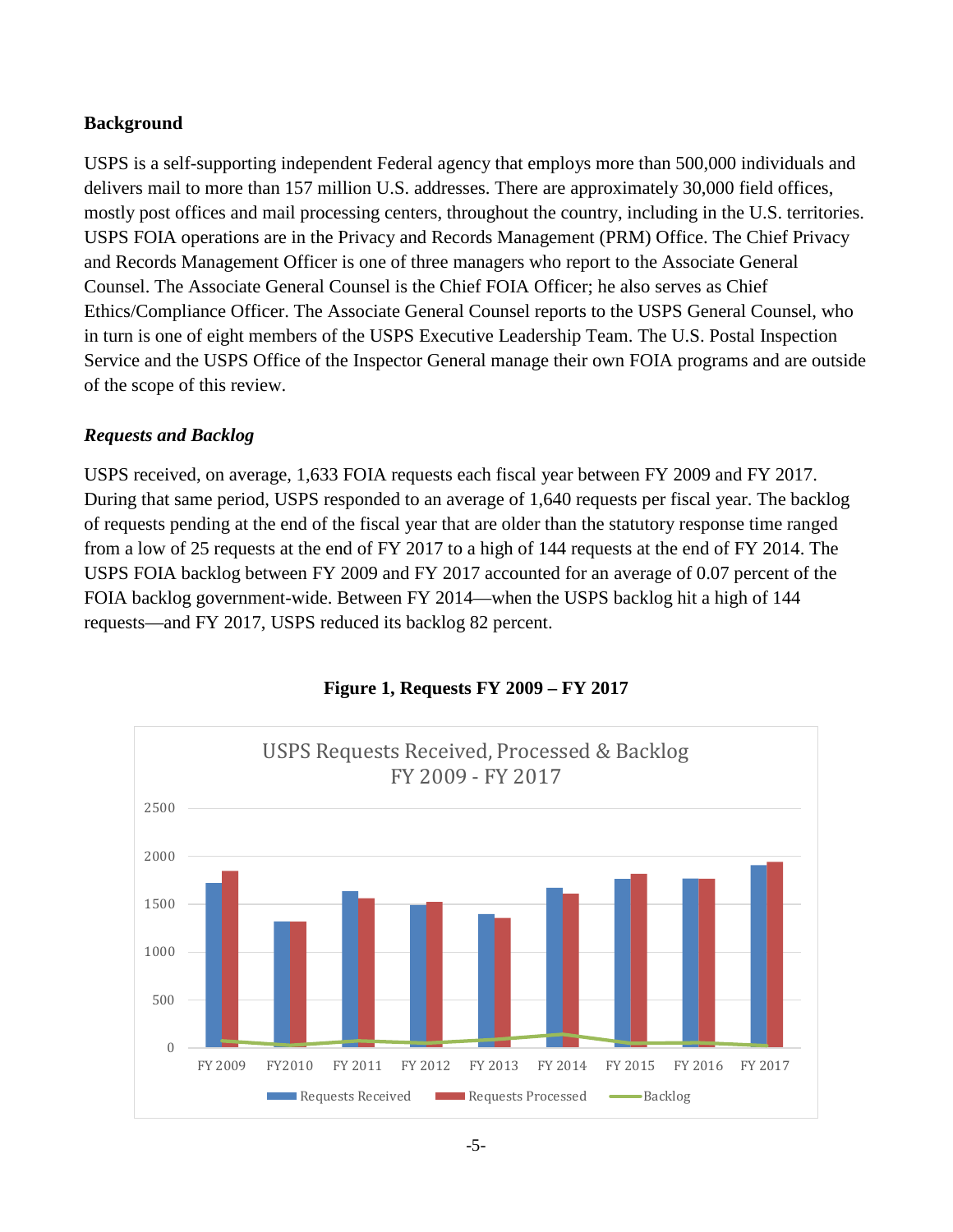Between FY 2009 to FY 2017, USPS responded to simple requests in an average of 17 days and complex requests in an average of 51 days. The average response time USPS reported for complex requests ranged from a low average of 14 days in FY 2009 to a high average of 95 days in FY 2017.

The average age of USPS's 10 oldest requests was at a low of 248 days at the end of FY 2010, rose to a high of 1,013 days by FY 2016, and shrank to 808 days in FY 2017. Since FY 2013, the average age of USPS's 10 oldest requests has exceeded the government-wide average.



### **Figure 2, Ten Oldest Requests FY 2010- FY 2017**

USPS's oldest request, received on February 22, 2010, has been among the agency's 10 oldest since the end of FY 2011. USPS's second-oldest request, still pending at the end of FY 2017, was received on December 14, 2011, and has been among the 10 oldest since FY 2012.

### *FOIA Program Administration*

Between FY 2009 and FY 2017, USPS reported that its FOIA program cost an average of \$2.7 million per fiscal year. Litigation-related costs accounted for an average of less than 1 percent of the total cost of the FOIA program from FY 2009 to FY 2017—ranging from 0.0 percent in FY 2010, FY 2011 and FY 2016 to 1.4 percent in FY 2015.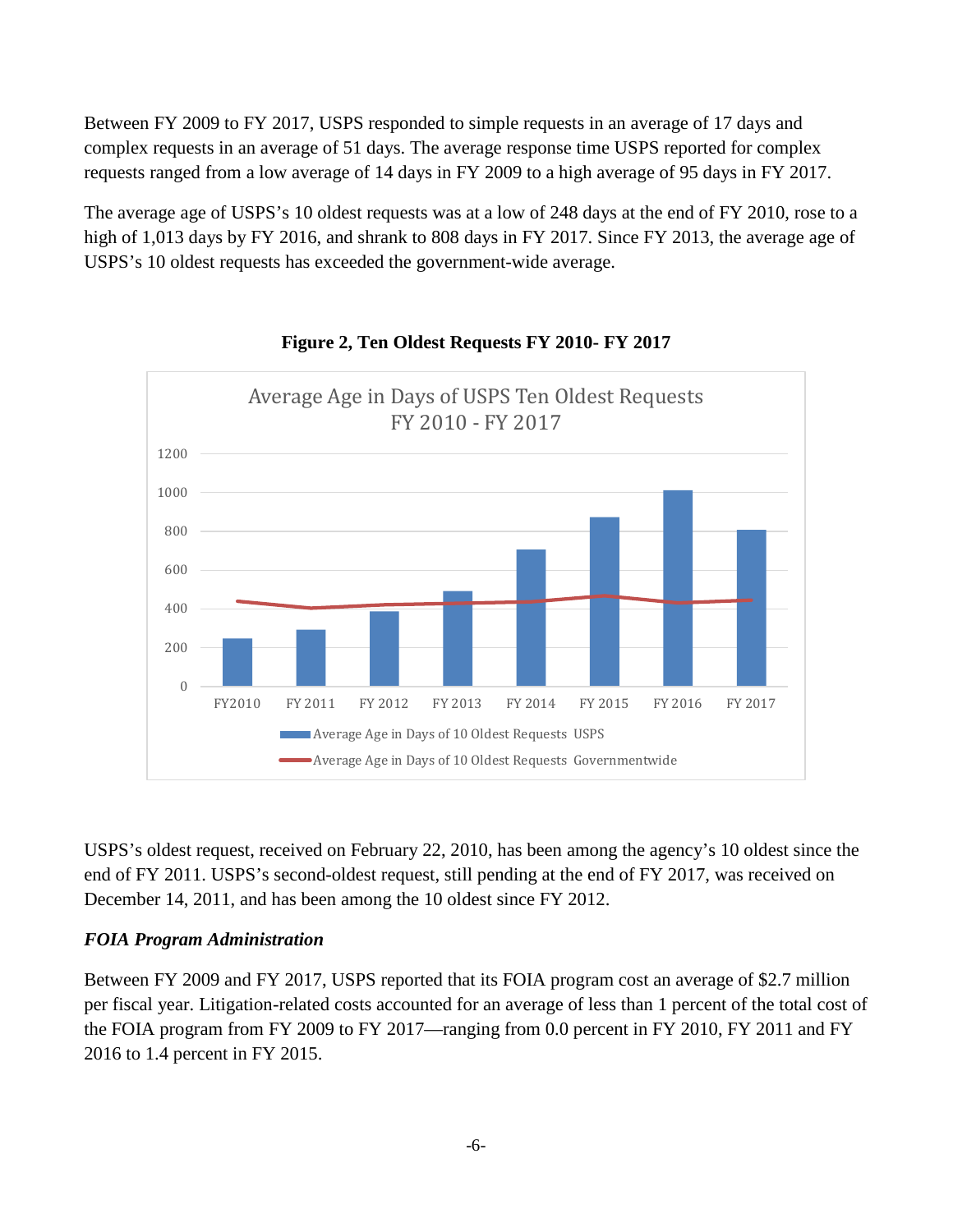

**Figure 3, FOIA Costs FY 2009 – FY 2017** 

## *Staffing*

USPS reported that the number of people working on FOIA totaled an average of 30 employees between FY 2009 and FY 2017; the staff working on FOIA throughout the agency ranged from a low of 21 employees in FY 2014 and FY 2015 to a high of 42 employees in FY 2009. The 21 employees reported for FY 2014 coincided with the agency's highest reported backlog—144 requests—during the nine-year period.

During that same period, the number of full-time employees devoted exclusively to FOIA jumped from five to nine. Full-time equivalent (FTE) employees—USPS employees in the approximately 30,000 field offices whose job duties include FOIA processing among other duties—accounted for 86 percent of the USPS FOIA staff in FY 2009. By FY 2017, when USPS had nine employees working full-time on FOIA, the full-time equivalent number reached a nine-year-low of 57 percent.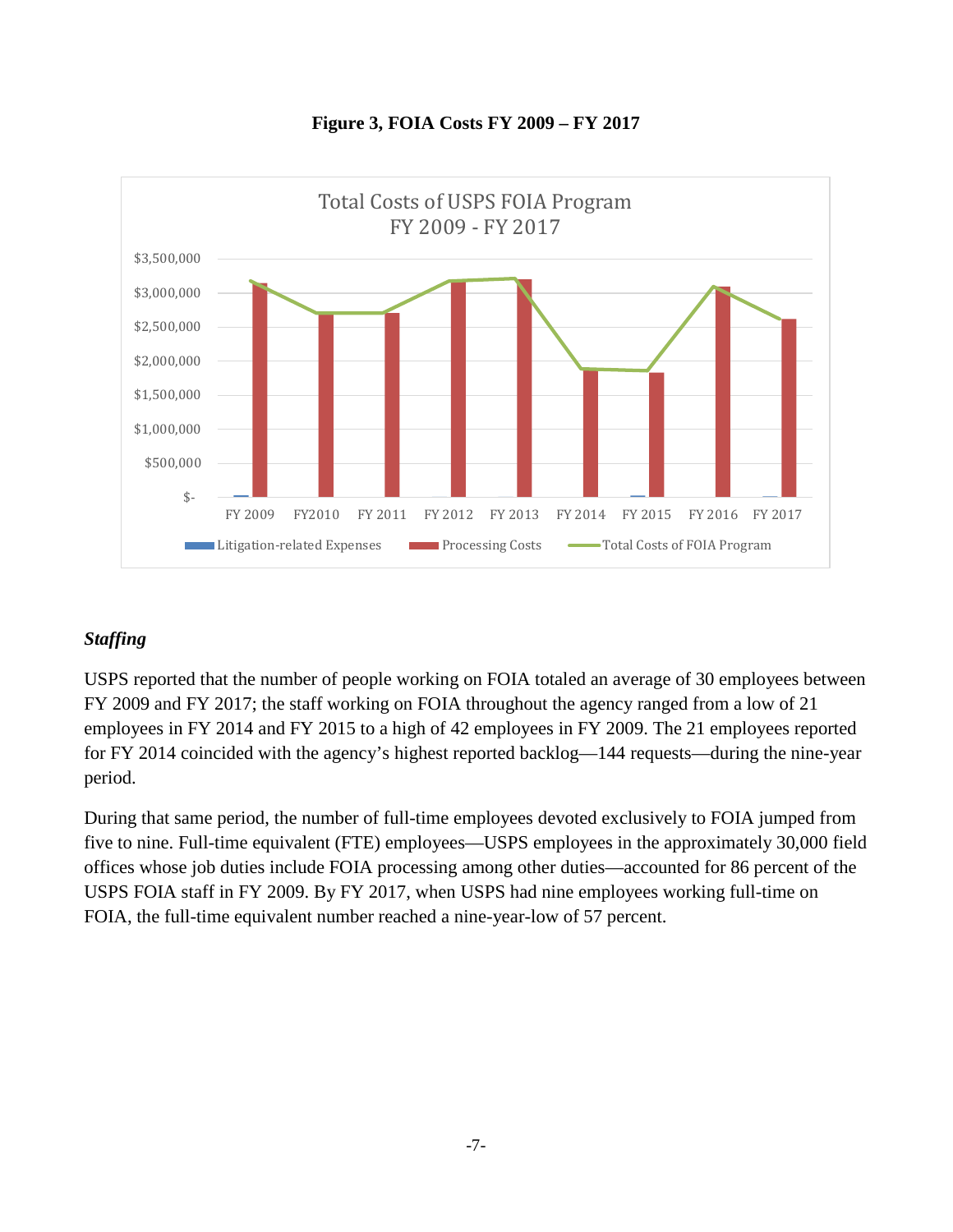

**Figure 4, FOIA Staff FY 2009 – FY 2017** 

USPS's Chief Privacy and Records Management Officer reports to the Associate General Counsel who also serves as the Chief FOIA Officer and the Chief Ethics/Compliance Officer. The Chief Privacy and Records Management Officer oversees the Deputy Chief FOIA Officer. The Deputy Chief FOIA Officer is based at USPS Headquarters in Washington, D.C., and oversees a staff of eight FOIA processors five in D.C. and three in St. Louis. The team is in the occupational job series 0306 Government Information Specialist (GIS).

On the USPS Executive and Administrative Schedule (EAS), the Deputy Chief FOIA Officer is an EAS-25 GIS. (EAS is a different pay and grade scale than the General Schedule used by most Federal agencies.) The Deputy Chief FOIA Officer oversees two requester service centers. The Washington Requester Service Center employs two EAS-23 GIS, two EAS-21 GISs and one EAS-19 GIS. The St. Louis Requester Service Center employs two EAS-23 GISs and one EAS-21 GIS.

The USPS FOIA program has a quarterly awards program to recognize FOIA coordinators and other employees who have provided exemplary assistance in processing FOIA requests; such awards are noted in the employee's personnel file.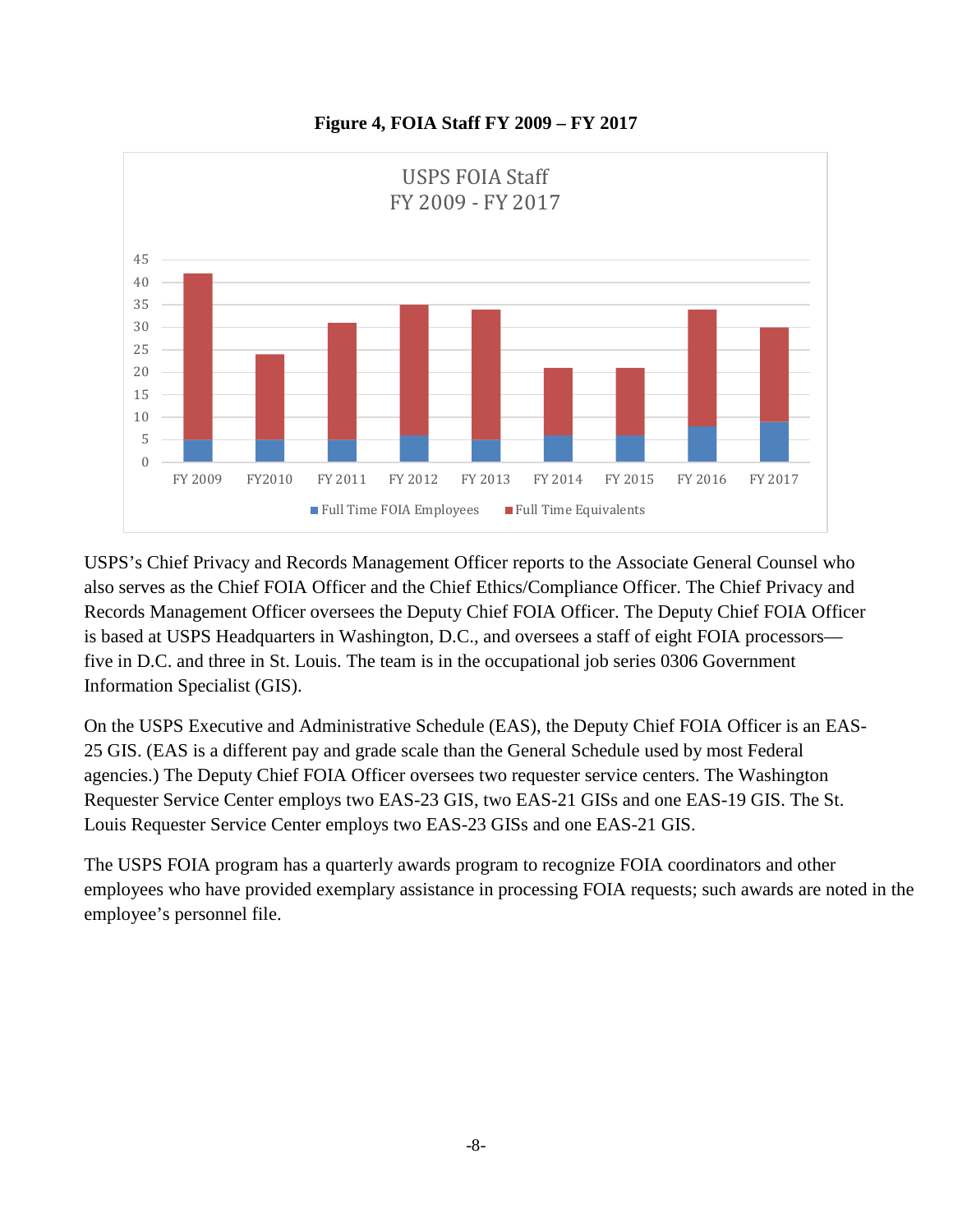

**Figure 5, FOIA Staff in Washington, D.C. and St. Louis** 

### *USPS FOIA Process*

The USPS has a decentralized FOIA process. The Deputy Chief FOIA Officer in Washington, D.C., assigns requests for headquarters records to a D.C.-based analyst while a senior analyst in St. Louis assigns requests for field office records to a St. Louis-based processor. Each of the two FOIA Requester Service Centers divides its queue into simple and complex requests. USPS requests are generally processed first-in, first-out, according to the Deputy Chief FOIA Officer.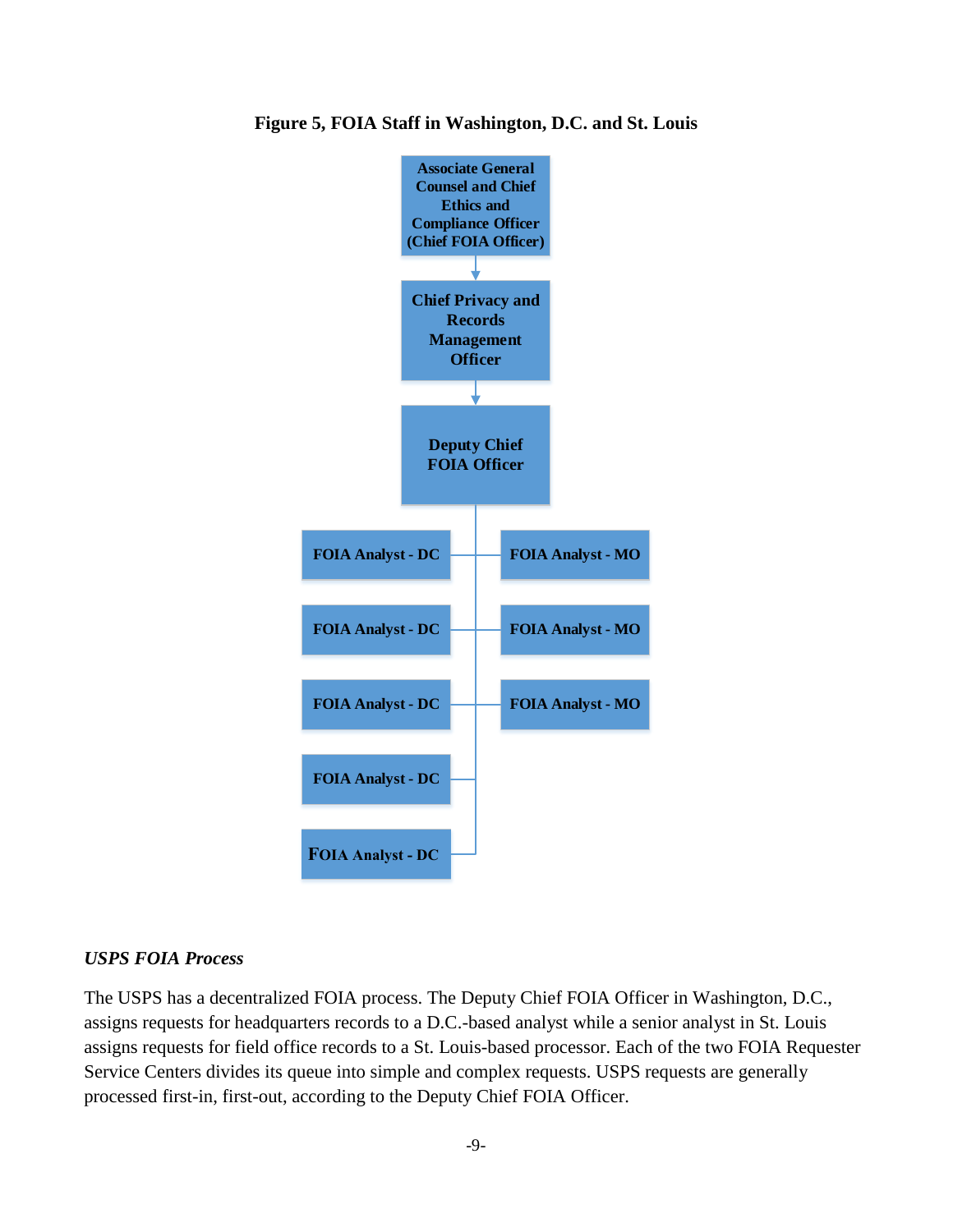The St. Louis analysts primarily task searches for responsive records to FOIA coordinators in the field, who are located in the approximately 30,000 field offices—post offices, area and district officers, and mail processing centers—throughout the country, the Deputy Chief FOIA Officer explained. The goal is to get the request to the correct records custodian within 48 hours. In the Washington office, analysts primarily task searches to FOIA coordinators in the headquarters offices, which include programs handling contracts, building leases, real estate transactions and employee listings. The FOIA coordinators assist the records custodians with the search for the records, review them for exemptions, and respond to the requester. USPS provides FOIA coordinators with a checklist of steps to help them navigate the FOIA process, and they are required to complete a form documenting the processing of the request. FOIA coordinators are asked to send the completed form and any correspondence with the requester to the Requester Service Center (RSC) to add to the administrative file.





*\*PS Form 8170 documents the processing of a FOIA request*

The Deputy Chief FOIA Officer or assigned RSC staff are asked to alert the USPS corporate communications office to any requests from the media. RSC staff also are asked to follow procedures for escalating a request routed for processing if the analyst has not heard back from the record custodian.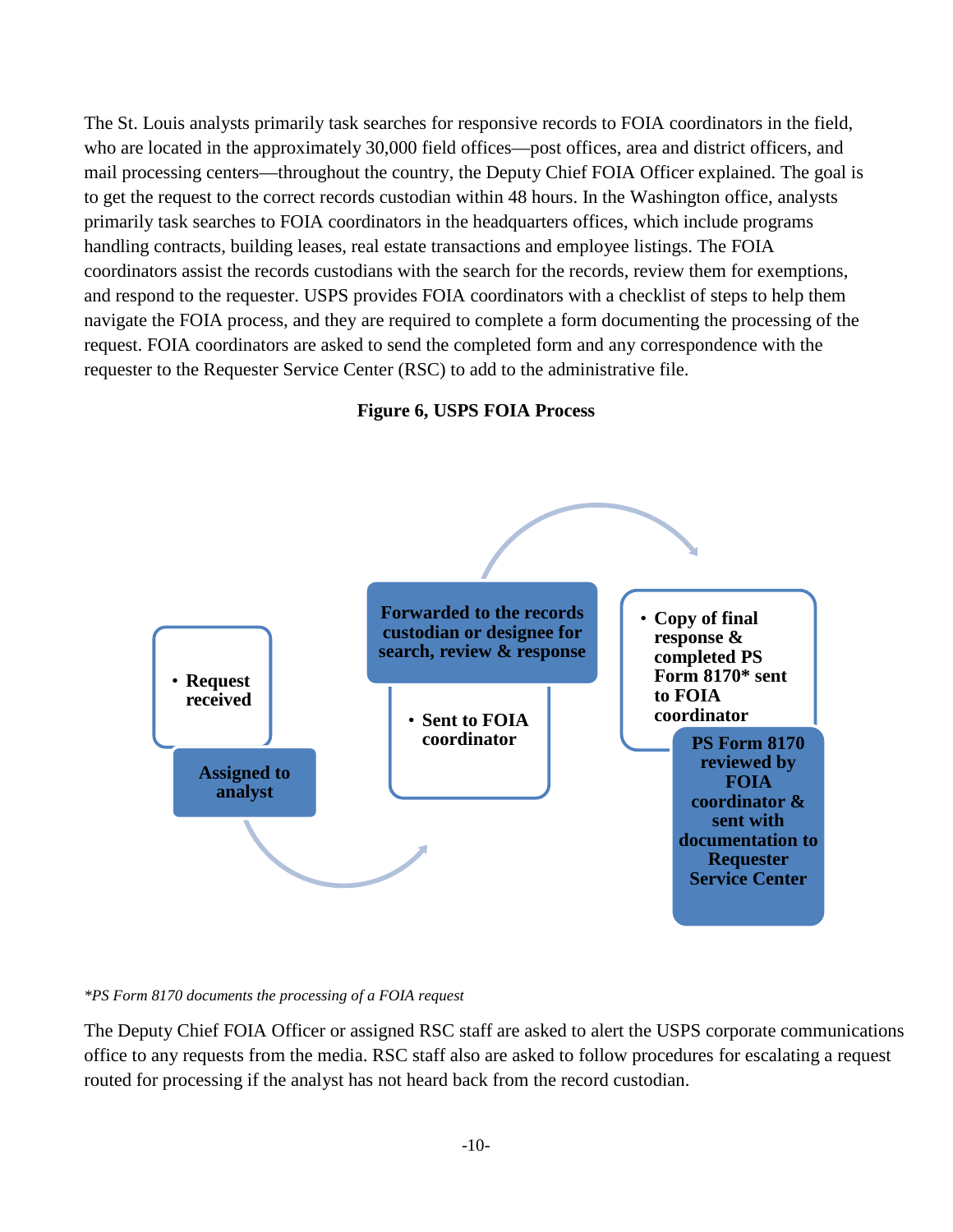USPS receives only a few requests that must be posted to the website because most records are generally not requested three or more times, according to the Deputy Chief FOIA Officer. It is up to the records custodians to tell the FOIA office if something should be posted, she said, and each year, FOIA coordinators are asked to let the FOIA office know what has been posted in the USPS Reading Room. The FOIA program is able to post items to the Reading Room through its commercial FOIA tracking system, according to the Deputy Chief FOIA Officer.

### *Appeals and Litigation*

The Washington FOIA Requester Service Center logs all appeals and ensures the administrative record is complete before the Chief Counsel for Federal Compliance assigns appeals on a rotating basis to herself and to the five attorneys who process FOIA appeals along with other non-FOIA legal duties. When a few pages of records must be reprocessed, the appeals attorneys handle the work, according to the Chief Counsel for Federal Compliance. When there are more than a few pages of records that require reprocessing, the request generally is returned to the original processor with guidance for reprocessing the remanded request.



**Figure 7, FOIA Appeals**

We reviewed USPS FOIA litigation from January 1, 2009 through September 30, 2017, and identified 21 lawsuits, approximately half of which challenged the agency's withholdings and approximately onethird of which cited a failure to respond. Of the 18 cases closed at the time of this report, 10 resulted in a ruling in favor of the USPS while two resulted in rulings in favor of the requester. Courts dismissed five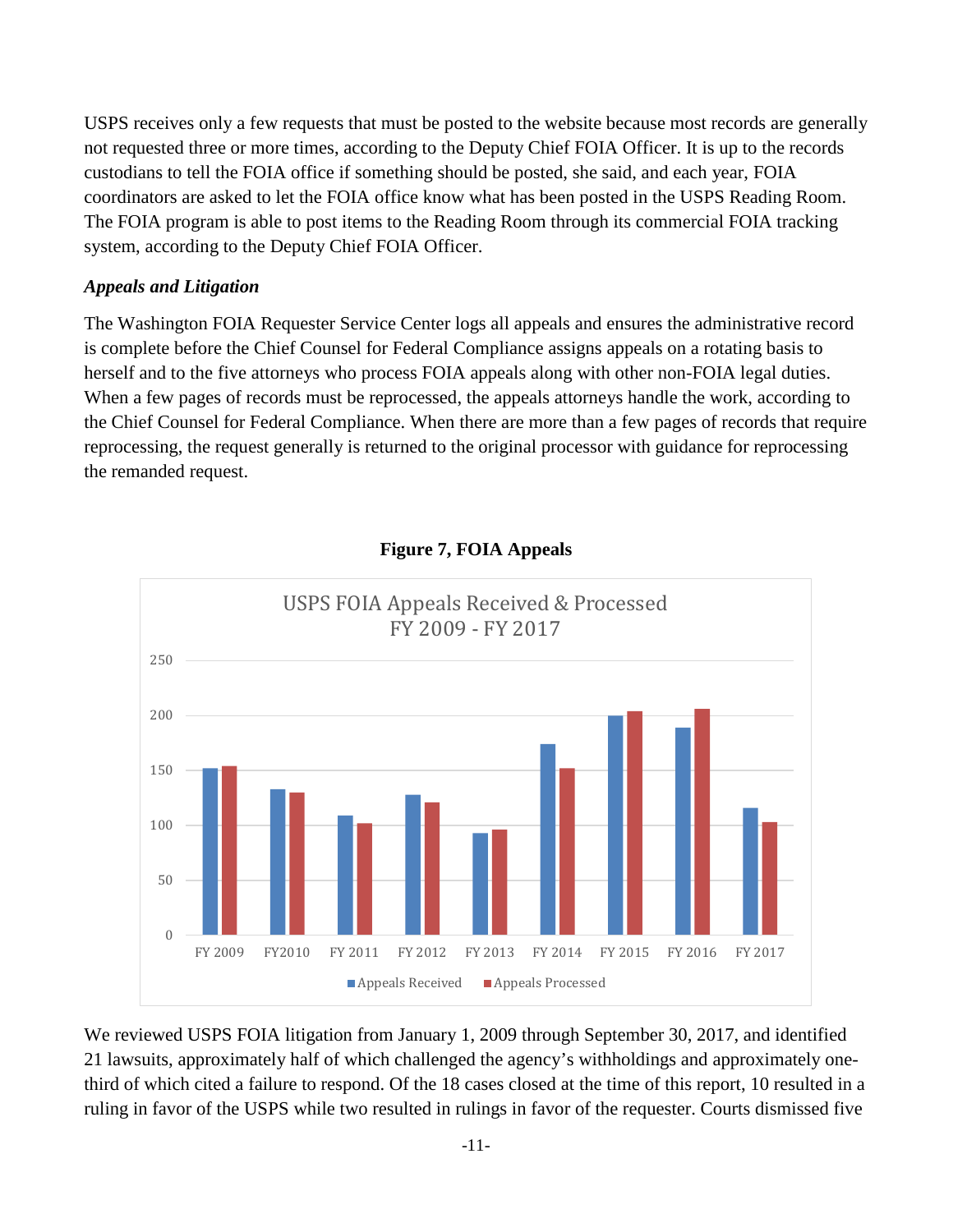of the cases, and one case was settled. (We omitted from the litigation review three FOIA cases filed against the U.S. Postal Inspection Service, which manages its own FOIA program.).<sup>[5](#page-11-0)</sup>

### **Finding 1: Location and Number of Field Offices Create Management Challenges**

*There is inconsistency in USPS responses to FOIA requests, in large part due to the program's decentralized structure. As a result, requesters may not be apprised of their appeal rights or may be given outdated or confusing information. Creating templates and a repository of resources to help FOIA coordinators through the process, as USPS has planned for in FY 2018, will improve the program's performance.* 

## **Decentralization**

 $\overline{\phantom{a}}$ 

According to the Chief Counsel for Federal Compliance and the Deputy Chief FOIA Officer, the biggest challenge of the USPS FOIA program is its decentralized nature. While some FOIA coordinators and record keepers in the more than 30,000 field offices regularly process and respond to requests, a vast majority of records custodians and FOIA coordinators are rarely tasked with responding to requests. Such a system leads to inconsistencies in request responses from FOIA coordinators. We observed this in our review of case files; and the Chief Counsel for Federal Compliance and the Deputy Chief FOIA Officer informed us about that issue in our interviews. Providing FOIA coordinators with comprehensive FOIA training would be a costly investment. USPS can improve the quality and

<span id="page-11-0"></span><sup>5</sup> *Pejouhesh v. U.S. Postal Serv.*, Civ. No. 17-01768 (D.D.C. March 12, 2018) (dismissed without prejudice); *Bettwieser v. Gans*, Civ. No. 15-00493 (D. Idaho March 31, 2017) (dismissed), appeal filed, No. 17-35631 (9th Jan. 16, 2018); *Carlson v. U.S. Postal Serv.*, Civ. No. 17-06753 (N.D. Cal. filed Nov. 22, 2017, pending); *Carlson v. U.S. Postal Serv.*, Civ. No. 15-06055 (N.D. Cal. Aug. 18, 2017) (summary judgment granted for plaintiff); *Prop. of the People v. U.S. Dep't of Justice*, Civ. No. 17-01663 (D.D.C. filed Aug. 16, 2017, pending); *Pejouhesh v. U.S. Postal Serv.*, Civ. No. 17-01684 (D.D.C. filed Aug. 15, 2017, pending); *Singh v. U.S. Postal Serv.*, Civ. No. 17-00233 (W.D. Wash. July 10, 2017) (summary judgment granted for defendant); appeal filed, No. 17- 35571 (9th Cir. July 12, 2017); *Martinez v. U.S. Postal Serv.*, Civ. No. 11-01105 (D.D.C. Jan. 17, 2012) (summary judgment granted for defendant), *aff'd* No. 15-5029 (D.C. Cir. Jan. 5, 2016); *Carlson v. U.S. Postal Serv.*, Civ. No. 13-06017 (N.D. Cal. Dec. 18, 2015) (summary judgment granted for defendant); *Pickering v. U.S. Dep't of Justice*, Civ. No. 13-00674 (W.D. N.Y. March 30, 2015) (summary judgment granted for defendant); *Braun v. U.S. Postal Serv.*, Civ. No. 14-00072 (D. Mont. March 6, 2015) (complaint dismissed for failure to state claim); *Cunningham v. U.S. Postal Serv.*, Civ. No. 14-01195 (S.D. Cal. Sept. 26, 2014) (joint motion to dismiss granted); *Taitz v. Donahue*, Civ. No. 13-01020 (D.D.C. Sept. 5, 2014) (summary judgment granted for defendant); *Tostige v. U.S. Postal Serv.*, Civ. No. 12-02103 (M.D. Fla. March 24, 2014) (summary judgment granted for defendant); *Willis v. Potter*, Civ. No. 10-02123 (D.D.C. Dec. 19, 2013) (summary judgment granted for defendant); *Fair Political Practices Comm'n v. U.S. Postal Serv.*, Civ. No. 12-00093 (E.D. Cal. Oct. 16, 2012) summary judgment granted for plaintiff), *aff'd* No. 12-17438 (9th Cir. Jan. 23, 2013); *Carlson v. U.S. Postal Serv.*, Civ. No. 11-03145 (N.D. Cal. June 5, 2012) (settled and dismissed); *Donegan v. U.S. Postal Serv.*, Civ. No. 10-00706 (W.D. Pa. March 2, 2011) (defendant's motion to dismiss granted); *McDermott v. Potter*, Civ. No. 09-00776 (W.D. Wash. Sept. 11, 2009) (summary judgment granted for defendant), *aff'd* No. 09-35999 (9<sup>th</sup> Cir. Jan. 7, 2011); *American Postal Workers Union v. U.S. Postal Serv.*, Civ. No. 09-00237 (D.D.C. September 30, 2010) (summary judgment granted for defendant); *Thompson v. U.S. Postal Serv.*, Civ. No. 09-03418 (N.D. Ill. Jan. 18, 2010) (dismissed by plaintiff).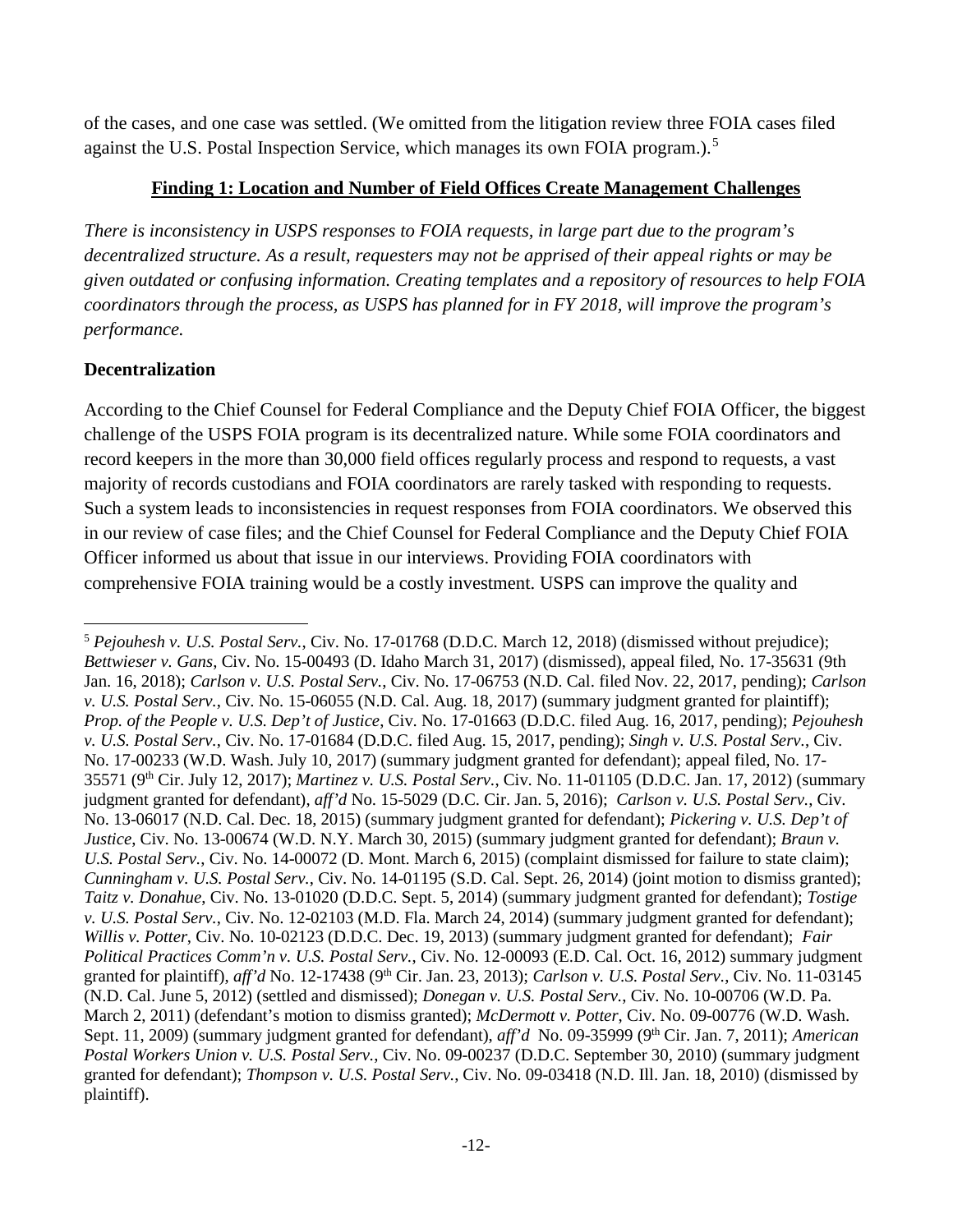consistency of responses to requesters from FOIA coordinators by creating template letters and easy-tounderstand resources for them to use in conjunction with a checklist of FOIA process steps.

During our interviews we learned that USPS has taken steps to centralize some of its FOIA processes; we also noted that during our review of the USPS FOIA program's Backlog Reduction Plan provided to us. In 2014, the agency updated its FOIA regulations to require all requests to be sent to Washington, D.C. or St. Louis instead of to the field office most likely to have the requested record.

# **Management Controls**

USPS reduced its backlog by 82 percent from 144 requests at the end of FY 2014 to 25 requests at the end of FY 2017.

The Deputy Chief FOIA Officer regularly monitors requests assigned, completed, pending and overdue for each analyst. A weekly report from the Deputy Chief FOIA Officer to the Chief Privacy and Records Management Officer, the Chief Counsel for Federal Compliance, and the Chief FOIA Officer highlights cases of possible interest as well as how many requests are in the backlog—pending past the 20-working-day response deadline—for each analyst. The monitoring and reporting help the FOIA program prioritize and focus on requests that have become past due, according to the Deputy Chief FOIA Officer.

As part of the annual performance evaluation process, each member of the Washington and the St. Louis Requester Service Center staffs must report the efforts they have made during the fiscal year to ensure timely responses and help reduce the backlog, according to the Deputy Chief FOIA Officer. Such efforts include timely routing of requests, regularly communicating with FOIA coordinators about pending due dates, as well as following escalation policies and procedures for alerting the FOIA Team Lead (and if necessary the USPS General Counsel or other member of the Executive Leadership Team) when an analyst does not hear back from FOIA coordinators or records custodians within 10 business days.

Multi-track processing helps ensure that simple requests are not delayed behind the more complex requests, according to the Deputy Chief FOIA Officer. Senior staff members at the Washington Requester Service Center generally handle more complex requests than the junior staff members while at the same time supporting record custodians in responding to complex requests and completing assignments associated with the FOIA program that do not involve case processing.

## **Requests for Addresses**

USPS uses an Exemption 3 statute to exempt from release information pertaining to the names and addresses of postal customers. This Exemption 3 statute was asserted in approximately one quarter of the requests the agency processed in each of the years from FY 2015 to FY 2017, according to data in the agency Annual FOIA Reports.<sup>[6](#page-12-0)</sup> Our review of FY 2016 cases included more than 50 requests in which USPS cited the Exemption 3 statute in responding to requests seeking individuals' personal

<span id="page-12-0"></span>l  $6$  39 U.S.C. § 410 (c)(1).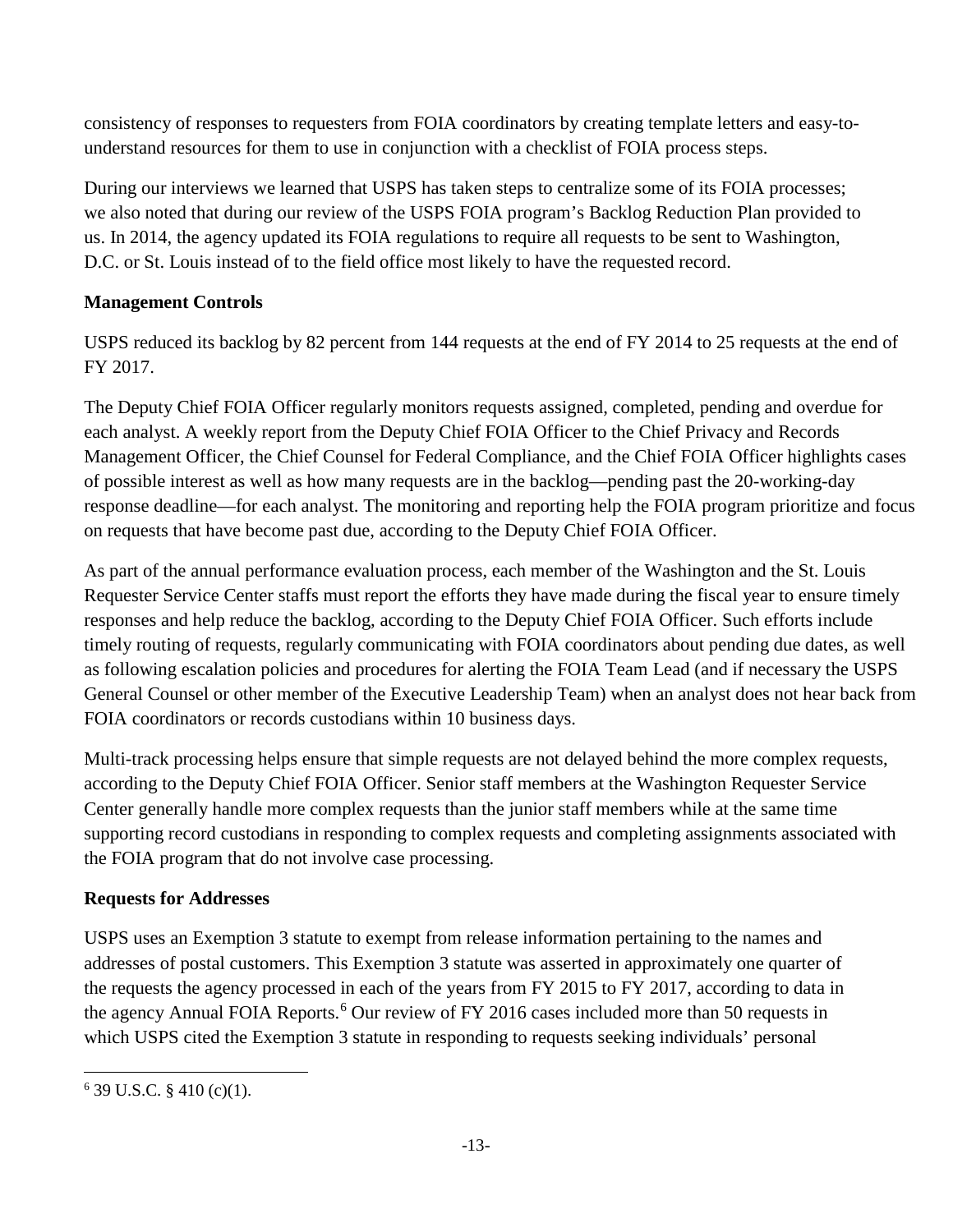addresses. Nearly half of those 50 requests that OGIS reviewed came from requesters in Florida, where a state law regarding parental rights and adoption directs Floridians who cannot locate a specific individual to conduct a "diligent search" for that individual's "current address, or any previous address, through an inquiry of the United States Postal Service through the Freedom of Information Act[.]"[7](#page-13-0) We note that USPS's responses to these requests includes information about a non-FOIA process under which some requesters with certain legal circumstances might be able obtain such information from the Postmaster General; providing such information is a good customer service practice.

Finding ways to better publicize up front that requesters seeking access to an individual's personal address will not be able to obtain the information they seek through FOIA could help reduce the overall FOIA caseload, freeing up analyst resources to respond to complex requests in a more timely manner. While USPS responded to simple requests in an average of 14 working days in FY 2016 and 10 working days in FY 2017, responses to complex requests averaged 55 working days and 95 working days, respectively.

## **Training**

At the time of our review, USPS estimates that 97 percent of full-time FOIA analysts and staff with FOIA responsibility attended FOIA training within the last year, including both government and non-government training on various aspects of FOIA. Work on upgrading the FOIA tracking system and on reviewing the FOIA handbook used by staff left little time for training in FY 2017, the Deputy Chief FOIA Officer said. The Deputy Chief FOIA Officer noted that one of the challenges of the decentralized system is that many of the FOIA coordinators do not understand FOIA, and that they do not always share what knowledge they do have with record custodians. Creating a repository of template letters and FOIA resources for employees in the field will help address these issues.

USPS also reported conducting three webinars for FOIA coordinators in the field.

The Chief Counsel for Federal Compliance reported that during monthly meetings, FOIA appeals attorneys and initial processing staff take turns presenting on various FOIA topics, such as the interface between FOIA and the Privacy Act, FOIA Exemptions 3 and 6, and the importance of a complete administrative record.

### **Recommendation**

l

Recommendation 1: OGIS recommends that USPS meet its goal of creating and implementing the use of templates and standard language that FOIA processors in the field can use to respond to requests.

<span id="page-13-0"></span><sup>&</sup>lt;sup>7</sup> Fla statute 63.088 § 5(a) -- Proceeding to terminate parental rights pending adoption; notice and service; diligent search.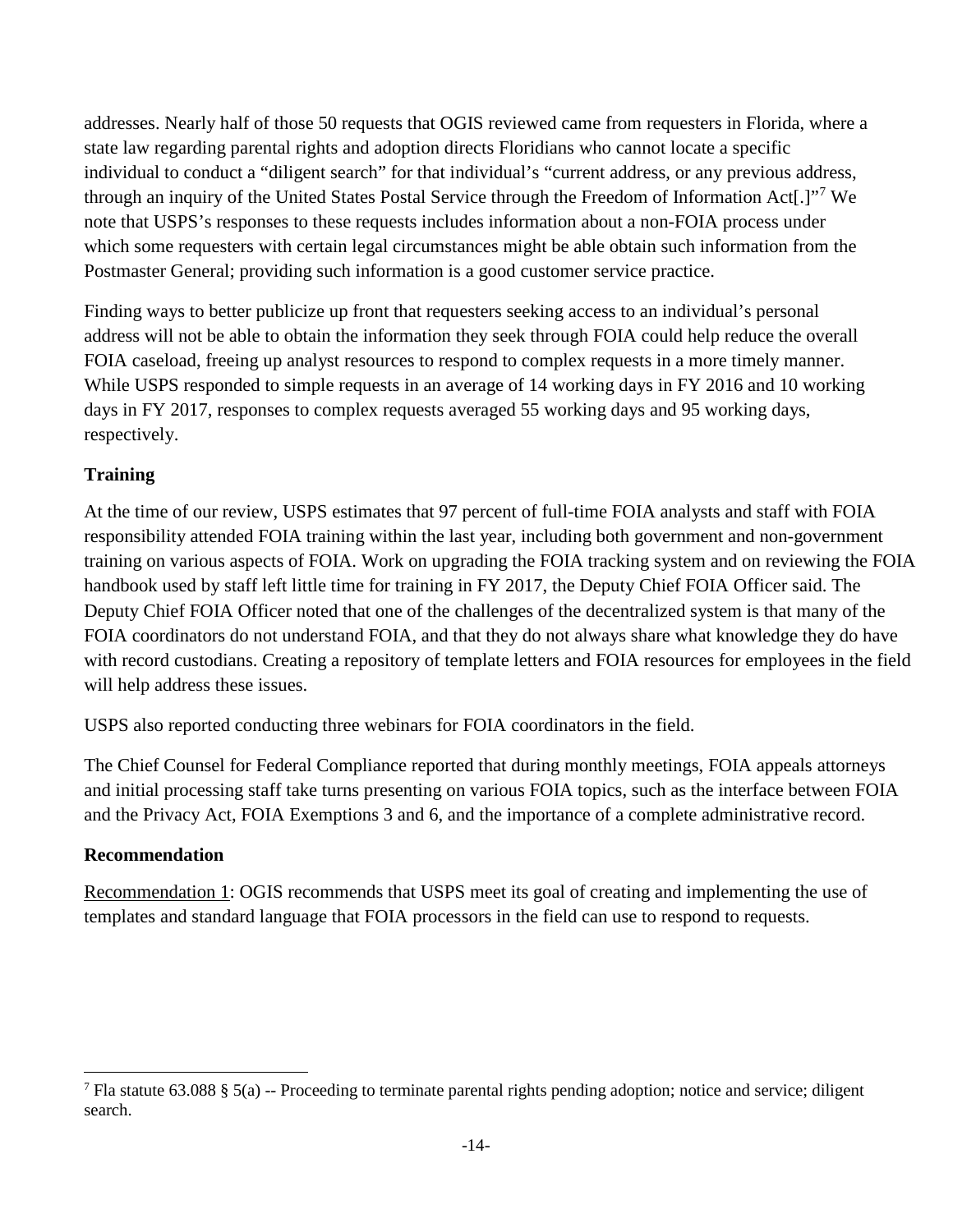### **Finding 2: The Decentralized Nature of the USPS FOIA Program Limits the Value of Investments in Technology**

*USPS uses technology to track and process requests, but is limited in the number of users who can access the technology. As a result, the majority of FOIA coordinators track requests using other tools. USPS should continue to look for ways to use technology to lower the administrative burden of the FOIA process.* 

## **Tracking and Processing System**

USPS uses a proprietary FOIA processing and tracking system to manage its process and has 60 licenses which are assigned to the FOIA analysts in the Washington, D.C., and St. Louis offices, as well as the FOIA coordinators at programs or field offices that receive a proportionally large number of requests. Analysts use the system's redaction tool, which automatically captures processing information about the request that is necessary for the Annual FOIA Report. Records custodians and FOIA coordinators who do not have access to the system must use another technology tool to redact information exempt from disclosure. FOIA staff must manually enter into the tracking system processing information about requests processed using other tools. This adds to the administrative burden.

USPS has had the tracking system since 2004 after it hired a consultant who recommended purchasing the system rather than building an in-house system. The Deputy Chief FOIA Officer reported that in FY 2017, USPS updated to a newer version of the system, which required switching databases.

While the decentralized nature of the USPS FOIA program prohibits USPS from gaining the full benefit of its investment, the system has features that improve the FOIA program's efficiency. The system alerts FOIA analysts when the same or similar FOIA requests are logged into the system, according to our review of documents, helping avoid duplication in a decentralized system. The system also allows responsive records to be scanned for optical character recognition and put in the FOIA Reading Room, as well as allow requesters to submit requests through an online portal. The new National FOIA Portal, a website that allows the public to submit a FOIA request to any agency, directs requesters to the USPS online portal.

### **Recommendation**

Recommendation 2: USPS should continue to look for ways to use technology to lower the administrative burden of the FOIA process.

## **Finding 3: Communication with Requesters Could be More Clear and Consistent**

*There is a great deal of inconsistency in request responses as FOIA coordinators in more than 30,000 field offices respond directly to requesters. Requesters might be confused by the jargon and legal citations in some response letters. Providing template letters for use by employees in the field as planned will improve the quality of USPS's communication with requesters.*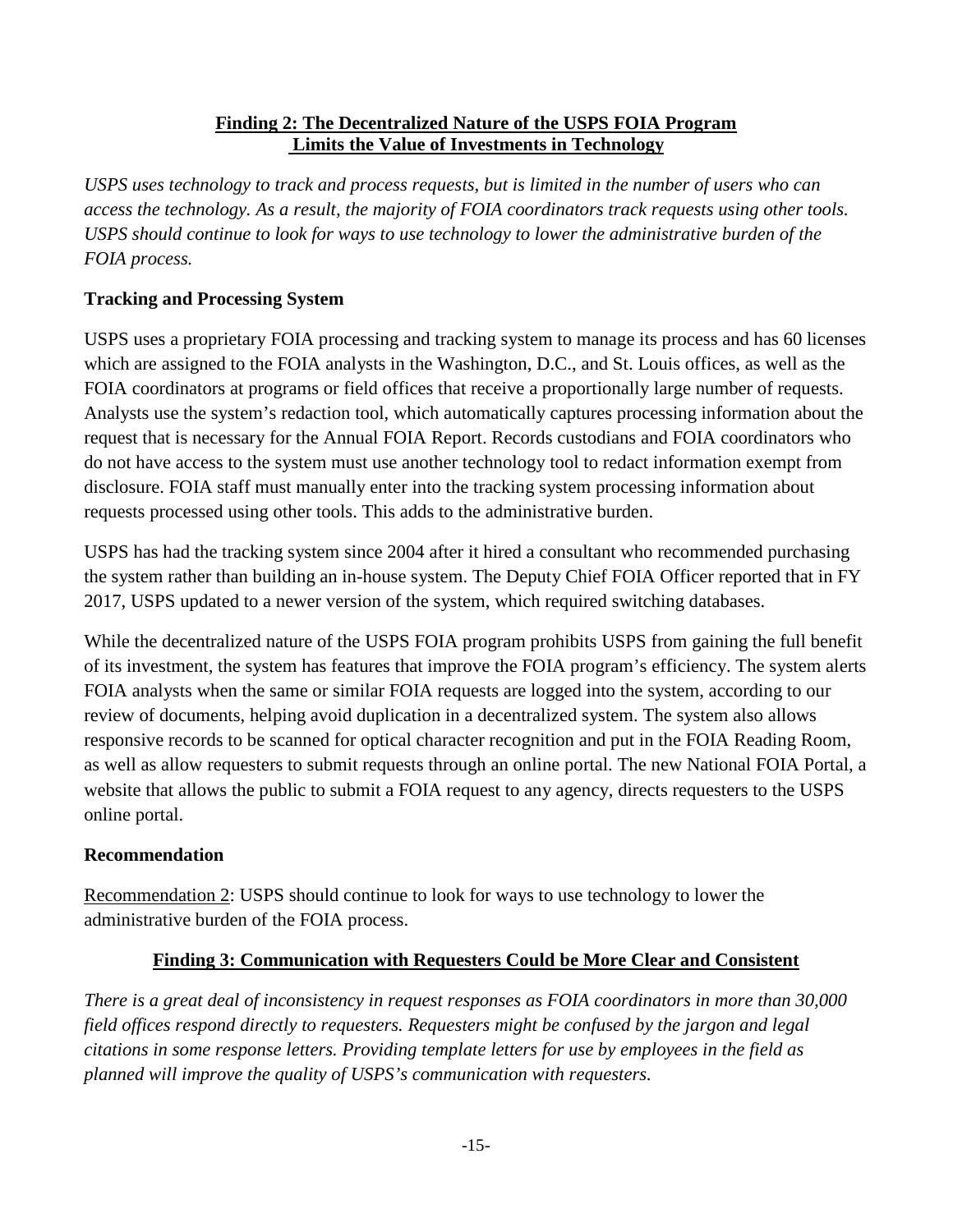### **Communication with Requesters**

FOIA analysts in both the Washington and the St. Louis Requester Service Centers reported a great deal of administrative work, including answering calls, many of which are not related to FOIA. In these cases, the caller is given the USPS's general hotline number. One way to reduce the administrative burden is to provide all callers with an automatic greeting that provides the general hotline number and ask that the caller enter a number on the telephone keypad to receive assistance with a FOIA request. USPS said that the FOIA program is creating a telephone menu that will direct customers with complaints or general inquiries to the Postal Service's customer service 1-800 number.

As previously noted, we observed a great deal of inconsistency in responses to requesters from the field offices. We noted responses from field offices that contained legal citations and legal terms that many requesters find confusing. For example, one response letter said: "FOIA is not a statutory rule of practice, but rather a mechanism for the public to gain access to information from public bodies regardless of whether there is a case, controversy or pending litigation." For requesters not well-versed in FOIA jargon, such language is difficult to understand.

During our review, we learned that the FOIA program set an FY 2018 goal to create a bank of template letters that FOIA coordinators in the field offices can use to respond to requests. We strongly recommend the creation of such templates and/or standardized language as it will address many of the issues we have identified and discussed here.

### **Still Interested Letters**

In our review of case files, we found one "still interested" letter sent three months after the initial request to check whether the requester remained interested in the records they sought. OIP guidance on "still interested" letters says that such an inquiry should be limited to those situations in which an agency has a reasonable basis to conclude that the requester's interest may have changed. The letter provided the requester 30 days to respond, which is in accordance with OIP guidance.

### **Recommendation**

Recommendation 3: OGIS recommends that USPS create template letters and standard language written in plain language so that they are easily understood by requesters.

### **Relevant Best Practices**

We have identified a number of Best Practices both through our agency compliance assessments and our work with the FOIA Advisory Committee, established by the National Archives and Records Administration to foster dialogue between Federal agencies and FOIA requesters, and develop recommendations for improving FOIA administration. Below are several Best Practices that OGIS has identified as relevant and potentially helpful to the USPS FOIA program: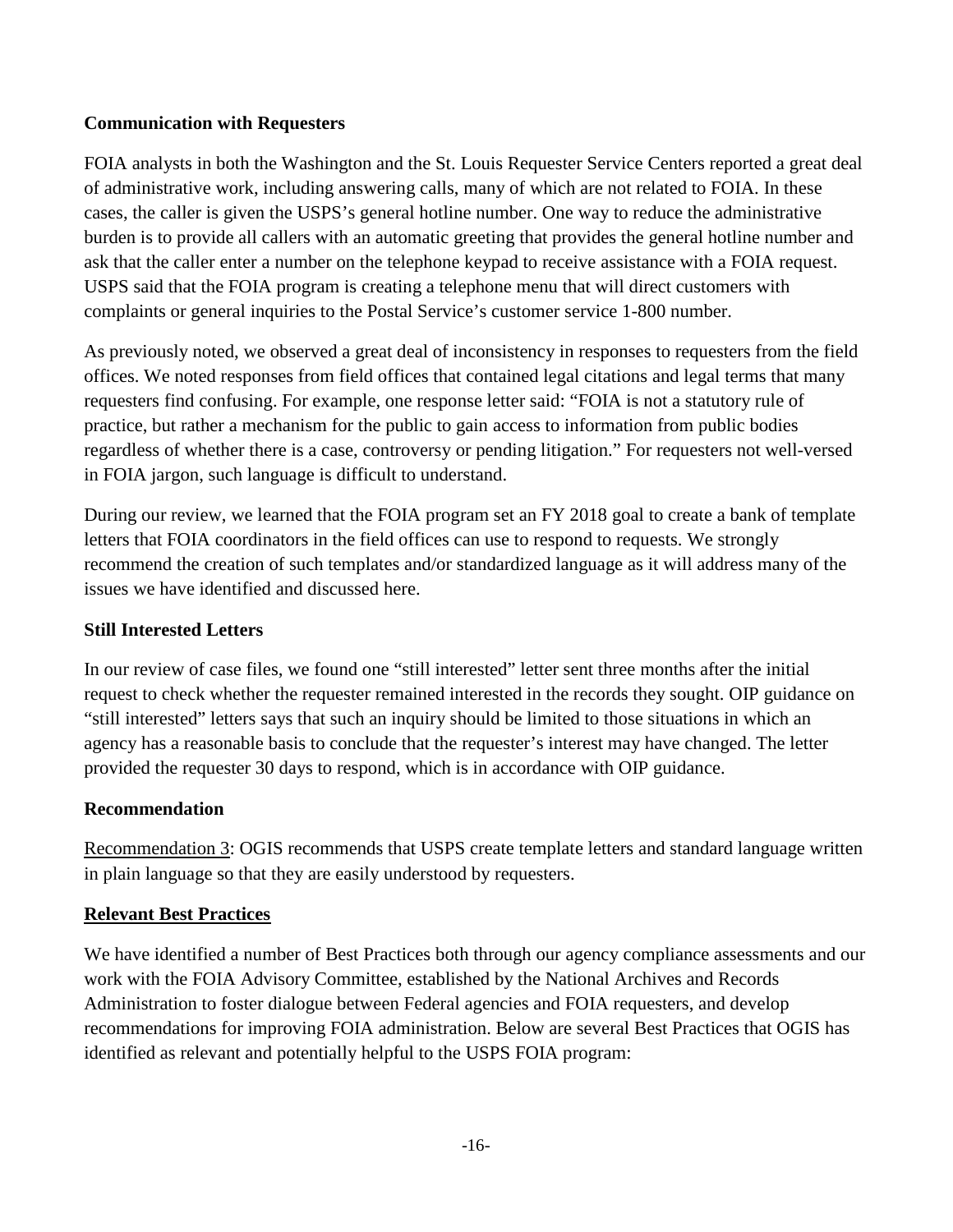Best Practice 1: Publicizing what information USPS will not release may reduce the number of requests, and free up resources to improve responsiveness to complex requests.

Best Practice 2:Corresponding with requesters using the requester's preferred method of communication is good customer service.

Best Practice 3: Providing callers with information about how to contact the agency's general assistance hotline can reduce misdirected calls to the FOIA program.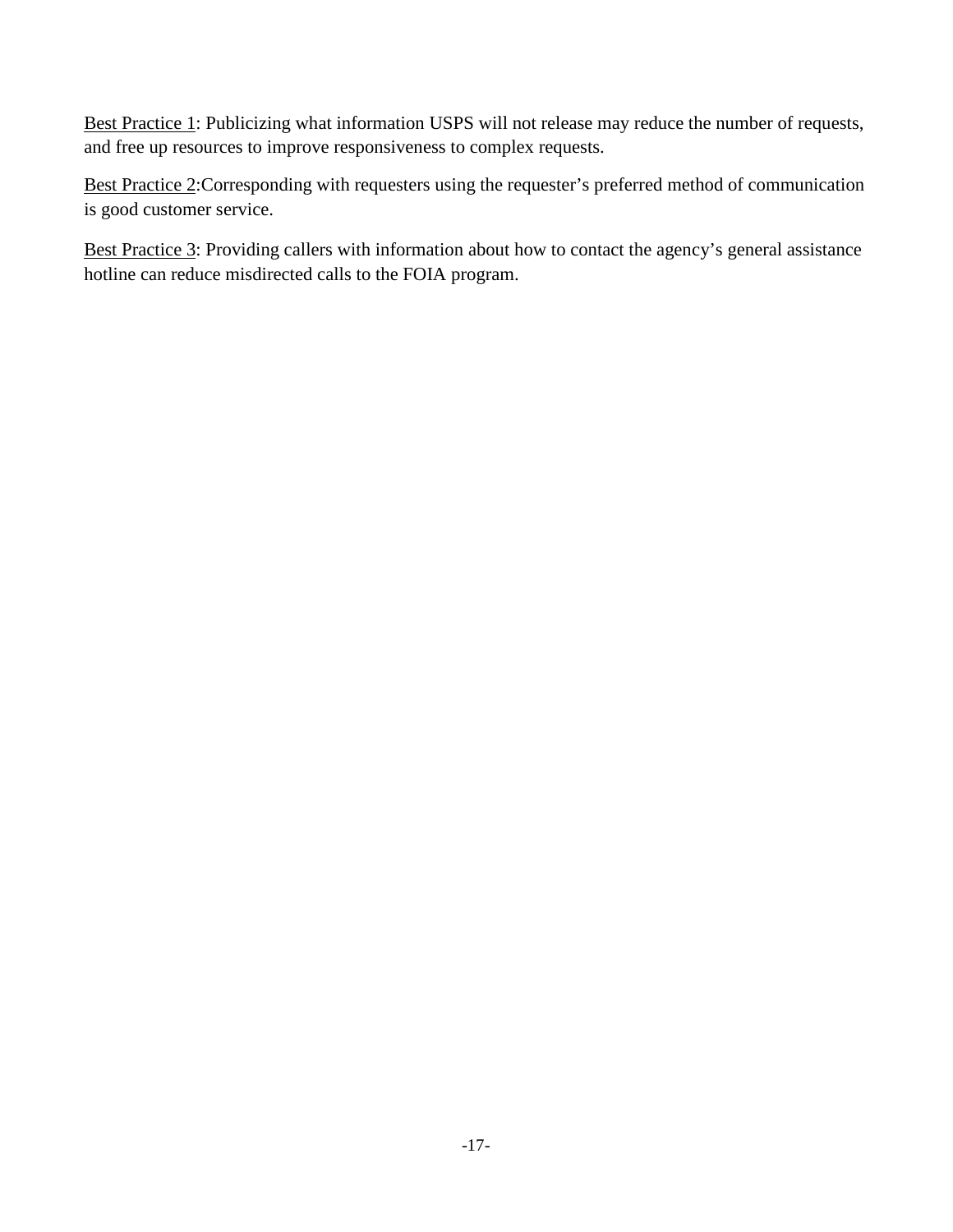### **Checklist of OGIS Recommendations for USPS'S FOIA Program Management**

#### **Management**

 $\Box$  Recommendation 1: OGIS recommends that USPS meet its goal of creating and implementing the use of templates and standard language that FOIA processors in the field can use to respond to requests.

### **Technology**

 $\Box$  Recommendation 2: USPS should continue to look for ways to use technology to lower the administrative burden of the FOIA process.

### **Communication**

□ Recommendation 3: OGIS recommends that USPS create template letters and standard language written in plain language so that they are easily understood by requesters.